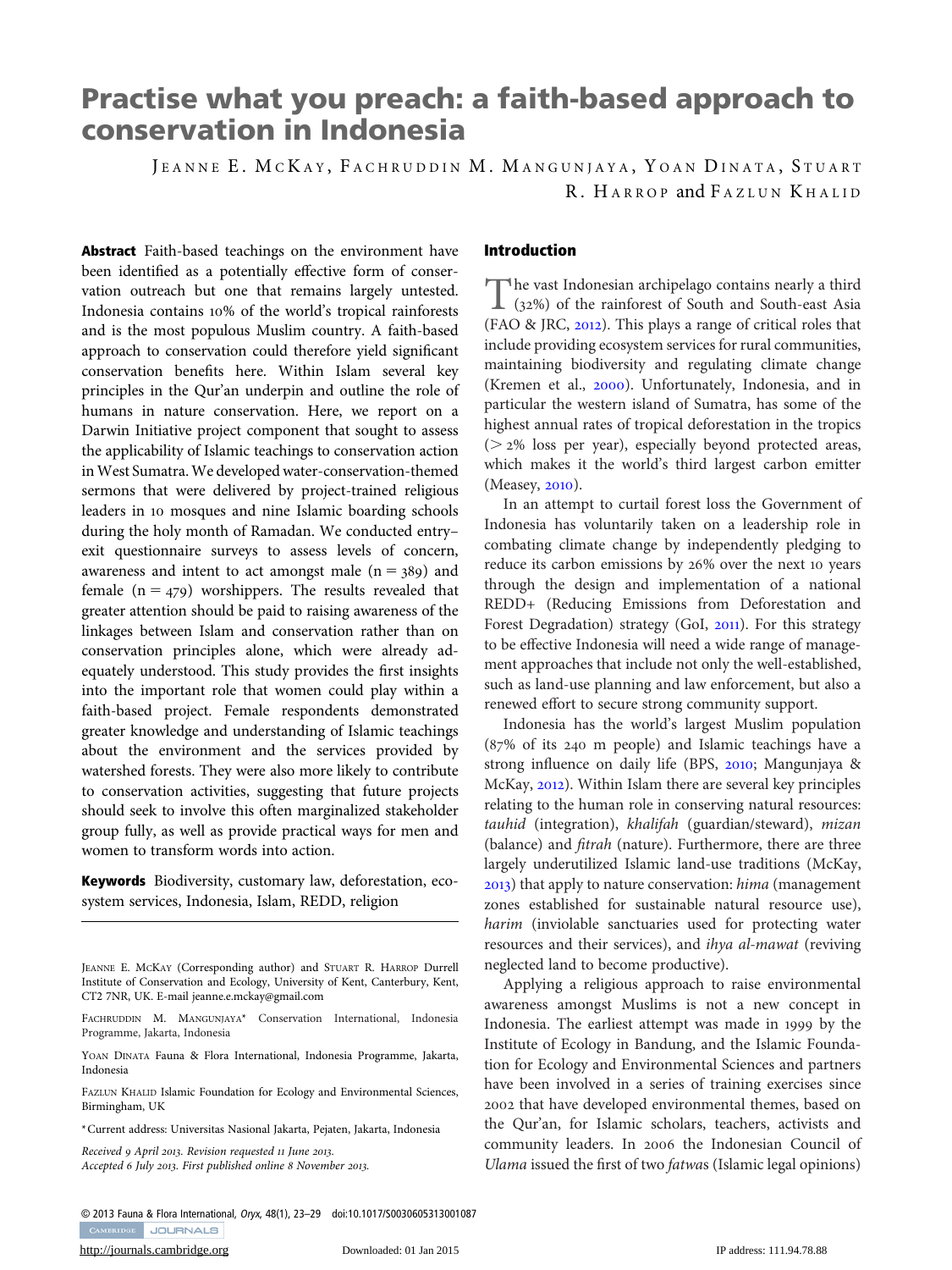on illegal logging and mining activities in Kalimantan, proclaiming them to be haram (forbidden). The second fatwa (in 2011) took this one step further by working with the national government to provide a comprehensive set of legally binding guidelines to support the first fatwa (MUI, [2011](#page-5-0)). This prompted the President of Indonesia to dispatch 5,000 ulamas (religious leaders) across the archipelago to raise awareness and concern over climate change issues, with the aim of tackling illegal logging (The Jakarta Post, [2011](#page-5-0)).

The Government of Indonesia, along with civil society and local and international NGOs from 14 countries, hosted the first International Conference on Muslim Action on Climate Change in April 2010, which produced a set of climate change mitigation recommendations for conference members to endorse and administer in their own country. At the local level several 'green' initiatives on social forestry and replanting degraded lands have also been conducted through pesantrens (Islamic boarding schools; Mangunjaya & McKay, [2012](#page-5-0)).

These actions demonstrate that the environmental cause is not just a secular one and that there is largely unexplored potential for integrating a religious approach into practical conservation efforts. A sizeable body of knowledge has recently been amassed linking faith and the environment (Dudley et al., [2009](#page-5-0); Bhagwat et al., [2011](#page-5-0); Mikusiński et al., [2013](#page-5-0)). However, little research has been conducted on the applicability of religious principles in a practical context and whether employing such an approach can change behaviour, or show an intent to do so, rather than just changing attitudes (which on its own does not guarantee improved conservation outcomes).

Here, we focus on one component of a 3-year Darwin Initiative project that sought to identify Islamic teachings relating to the environment and incorporate them into conservation action within two areas in the forest-rich Indonesian province of West Sumatra. More specifically, we assess the effectiveness of the project's Ramadan campaign in raising levels of knowledge, concern and intent to act towards protecting watershed forests, with a strong emphasis on safeguarding their ecosystem services.

#### Study area

The project focused on two rural communities and one urban community in West Sumatra: Guguk Malalo in Tanah Datar district, Pakan Rabaa Timur in Solok Selatan district, and Padang, the capital and largest city of West Sumatra. At 500 m altitude, Guguk Malalo spans 5,280 ha along the western coast of Lake Singkarak, one of the major lakes in West Sumatra. Based on 2006 census data, 4,384 people (2,144 males and 2,240 females) live in the area (BPS, [2010](#page-5-0)). The majority of the adult male inhabitants are farmers and fishermen. The women mostly care for their children and in their free time gather firewood and work on their farmland. The forest area, which comprises both a nature reserve and protected forest, is threatened by illegal activities such as logging and wildlife poaching, according to interviews conducted by local project staff with community members.

Pakan Rabaa Timur is 21,500 ha of predominantly forested area, with c. one third used for farming. Its fertile soil is predominantly used for growing cocoa, rubber and soybean. The population is 3,565 people (1,691 males, 1,874 females; BPS, [2010](#page-5-0)). The majority of its male inhabitants are farmers and the women mostly care for their children and work on their farmland. Although the majority of the forest forms part of a protected area, community members here also claim that the forest faces a considerable threat of deforestation because of illegal logging and mining by local inhabitants and people from neighbouring communities.

Both rural sites were selected based on criteria developed by local and UK-based project partners (West Sumatra– Natural Resources and Conservation Office, Conservation International–Indonesia programme, Fauna & Flora International–Indonesia programme, the Islamic State Institute, the Minangkabau Customary Organization, the Indonesian Board of Religious Leaders, the University of Andalas, the Durrell Institute of Conservation and Ecology, and the Islamic Foundation for Ecology and Environmental Sciences). These partners placed a priority on the existence of a strong customary law regime, an interest in participating in the project and reasonable accessibility from Padang. Religious beliefs were not included as a criterion because as elsewhere in Indonesia, Islam is the prevailing religion in West Sumatra (88% of the population; Miller, [2009](#page-5-0)).

A preliminary survey conducted by project staff and partners in Guguk Malalo and Pakan Rabaa Timur identified that the Islamic land-management systems of hima, harim and ihya al-mawat were loosely practised within the communities through their legally recognized adat (customary) systems. However, both a lack of awareness amongst community members that these systems were Islamic and lack of institutional capacity to implement them (training and start-up funds being the main restrictions) hindered their effectiveness in the sustainable management of forests and their ecosystem services.

### Methods

#### Data collection

In preparation for the Islamic holy month of Ramadan in August 2011, an environmental-themed Ramadan campaign comprising a sermon and accompanying guidelines was jointly developed by two project partner ulamas, with

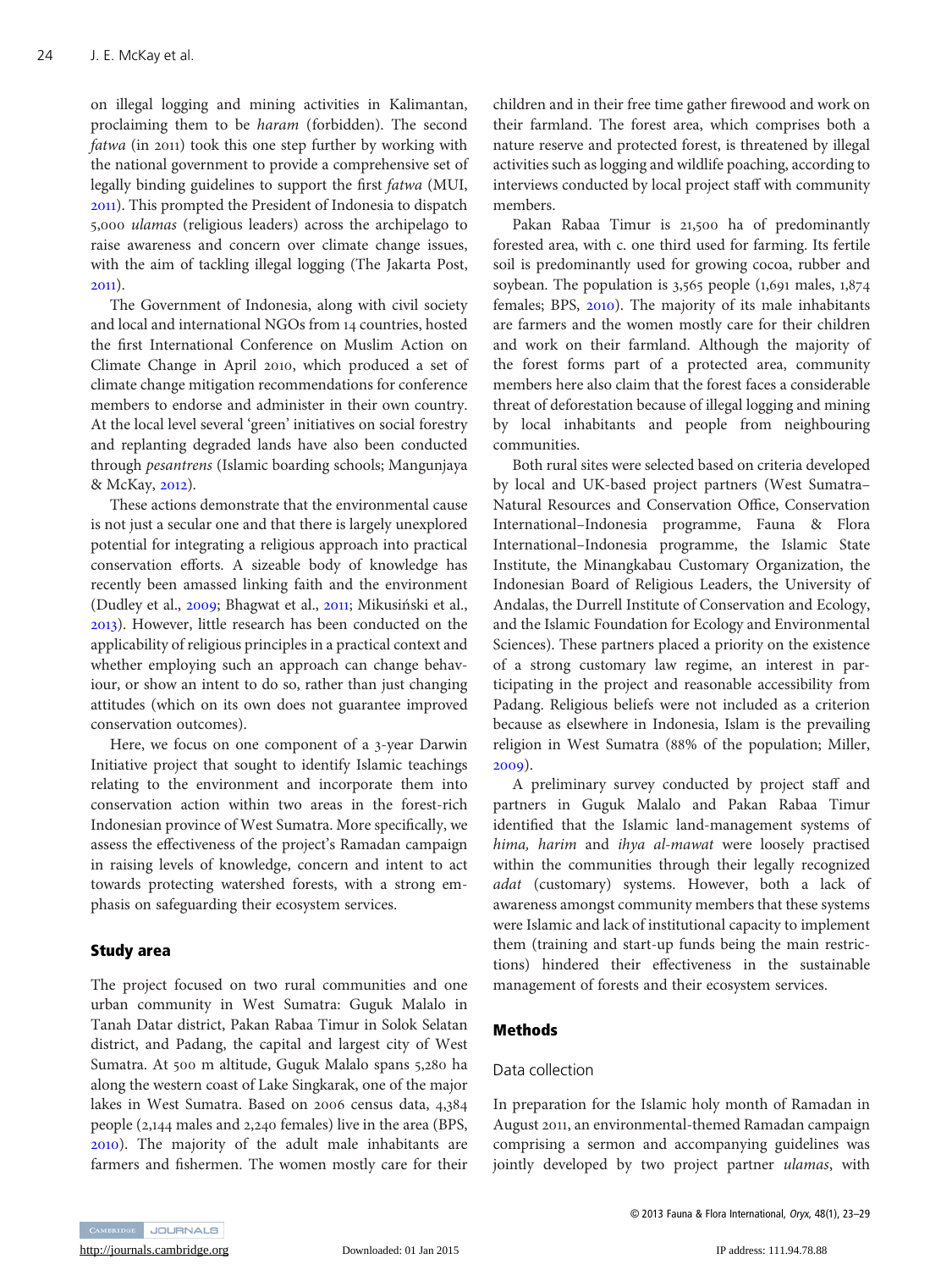support from Darwin Initiative project staff. These sermons were administered before the evening taraweh prayers, a non-obligatory session of prayers during Ramadan attended by both men and women, which provided a rare opportunity to address both sexes. The project focused on eight urban mosques (in Padang) and the single mosque at each of the rural sites where the ulamas themselves preached. Also as part of the campaign, project staff developed and delivered a Ramadan conservation curriculum (a set of environmental-themed Islamic teaching materials and accompanying lectures) for nine pesantrens in Padang. Both the sermon and curriculum focused on the importance of watershed forests in providing a key ecosystem service of clean and regular water supplies, which provide daily benefits to rural communities (as they live at the foot of the watershed forests) and urban populations in Padang and neighbouring districts (whose water supply is sourced from the surrounding hill forests and whose energy is partially supplied by hydro-power from Lake Singkarak in Guguk Malalo).

The sermon included several water-related sections, including scientific facts related to water, its importance and how to conserve water locally. These messages were further strengthened with passages from the Qur'an that dealt specifically with water and its importance to mankind, as well as quotations from Sunan Ibn Majah, one of six major hadith (sayings or acts that have been ascribed to the Prophet of Islam, collected by Ibn Majah). Next, the project developed two similar questionnaire surveys to measure the effect of the mosque sermon and *pesantren* curriculum. The questionnaire was designed after that developed by Clements et al. ([2009](#page-5-0)) to ascertain whether Islamic sermons were an effective means to raise awareness of turtle conservation in Malaysia. Our questionnaires consisted of three main sections, designed to ascertain level of concern, knowledge gained from the sermons and intent to act upon the conservation messages received. However, unlike Clements et al. ([2009](#page-5-0)), we also sought an explicit link with the environmental teachings of the Qur'an, a greater number of respondents and the inclusion of women.

Demographic and socio-economic information, including gender, age, origin, occupation and highest level of formal education were collected for all respondents. One question was used to ascertain a respondent's level of concern: (1) how much of a hypothetical IDR 5 million (c. USD 500) would he or she allocate for community infrastructure, disaster relief, forest watershed conservation projects and other uses (which they were asked to name). A second question was used to determine intent to act: (2) would he or she participate in water conservation activities (daily, weekly, monthly or annually) or not. Three questions were then used to determine whether knowledge was gained from the sermon text: (3) what are the three

© 2013 Fauna & Flora International, Oryx, 48(1), 23–29CAMBRIDGE JOURNALS

<http://journals.cambridge.org> Downloaded: 01 Jan 2015 IP address: 111.94.78.88

important benefits provided by watershed forests to people; (4) what three things did the Messenger of Allah say Muslims were associated with; and (5) select three key threats to water quality in West Sumatra. The questionnaire survey was intentionally short so that a sufficiently large sample size (with a target of  $\geq$ 40 respondents per mosque) could be obtained whilst being respectful of prayer rituals.

The mosque surveys were conducted in August and September 2011. The questionnaires were administered by 15 project staff and trained volunteers to randomly selected worshippers entering and exiting the mosques. When one respondent had finished answering the questions, the interviewers then selected the next nearest person entering or exiting the mosque, to remove a selection bias. Where possible, the interviewers aimed to collect data from a similar number of men and women. A single questionnaire survey took 5–7 minutes to complete. For the *pesantren* survey the questionnaire was adapted slightly to reflect the curriculum content, which also included information on climate change issues. Four project staff administered the same questionnaire to the same students before and after the programme.

#### Data analysis

All questionnaire responses were compiled and analysed in SPSS v. 14.0 (SPSS, Chicago, USA). Using the same analytical method as Clements et al. ([2009](#page-5-0)), to enable direct comparison, a binomial test was performed to measure changes in the proportion of respondents prioritizing watershed forest conservation before and after the mosque sermons or the *pesantren* curriculum, which were analysed separately. Descriptive statistics were used to determine the percentage changes in levels of knowledge, concern and intent to act in relation to environmental issues in the exit and entry survey groups. Next, either a Mann–Whitney U, χ <sup>2</sup> or Spearman's Rank Correlation Coefficient test was performed to investigate which demographic or socioeconomic factors explained a positive response in the entry group only, and a general linear model was used to compare the entry and exit groups and the factors associated with changes.

#### Results

#### Mosque survey

From the respondents interviewed before  $(n = 253)$  and after  $(n = 259)$  the sermon at 10 mosques, the results revealed that the teachings had raised levels of concern: the proportion of people who prioritized funding for watershed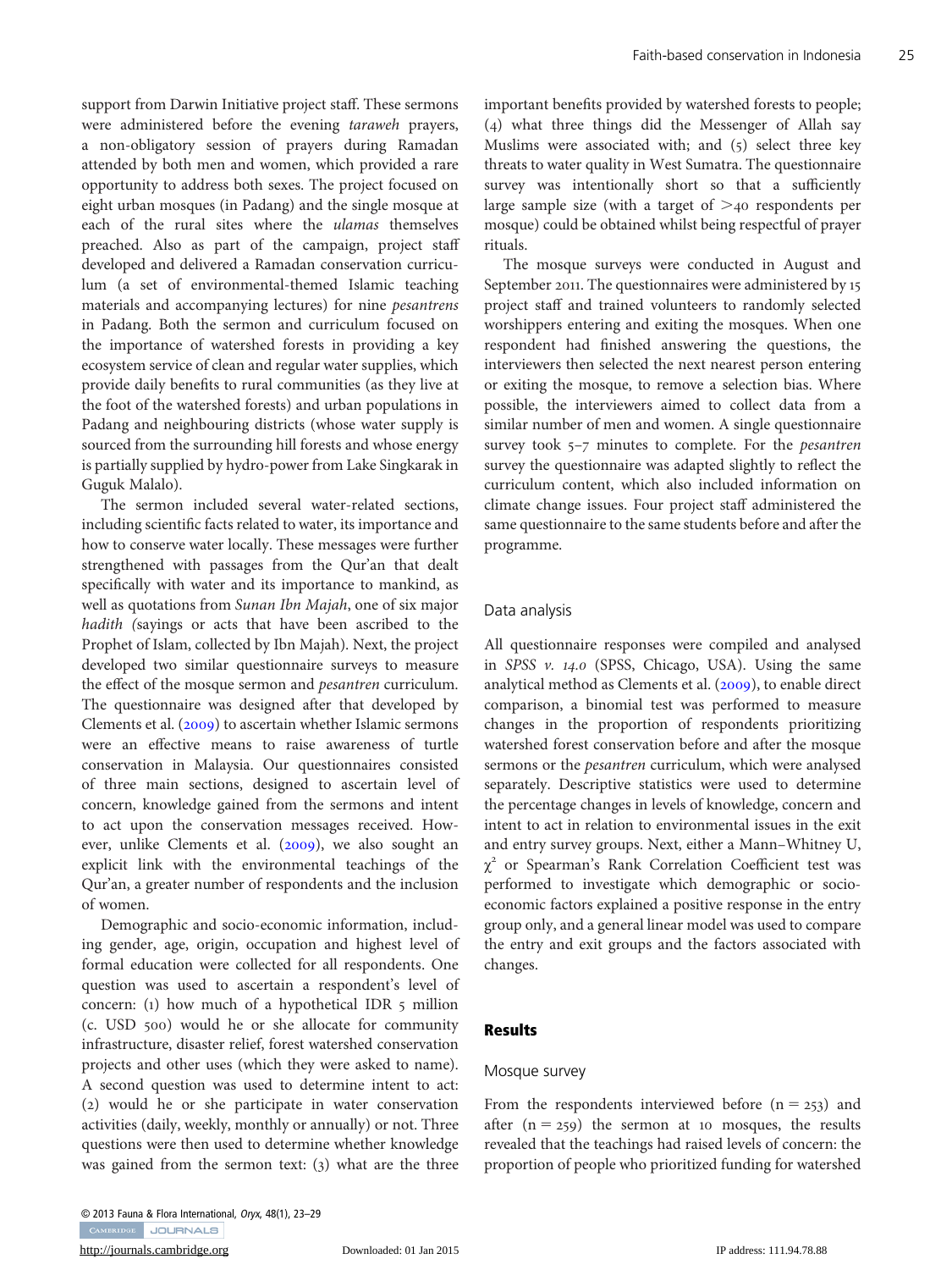forest conservation in the exit group  $(P = 0.22)$  was significantly higher than that of the entry group ( $P = 0.14$ ; binomial test:  $P < 0.01$ ), but nevertheless still low. The mean amount of money that respondents were prepared to allocate did not significantly increase after the sermon  $(P = 0.123, Z = -1.543)$ . Levels of concern, based on an intent to participate in a conservation activity, were already high among people entering the mosques (96.4% would participate before and 95.4% after) and there were no significant differences between entry and exit answers, even after controlling for socio-economic variables (age, educational level and gender).

Of the entry group, younger ( $P < 0.001$ ,  $r_s = -0.190$ ) and better educated ( $P < 0.01$ ,  $\chi^2 = 17.439$ ) respondents were more likely to identify correctly the ecosystem services provided by watershed forests, compared to other respondents. Younger ( $P = 0.044$ ,  $r_s = -0.89$ ) and better educated  $(P < 0.001, \chi^2 = 18.838)$  respondents also tended to identify correctly the threats to water quality in West Sumatra. However, on religious issues, female ( $P = 0.027, Z = -2.213$ ) and less educated (P =  $0.003$ ,  $\chi^2$  = 11.565) respondents tended to identify more correct answers on Islamic teaching towards the environment.

Levels of knowledge were generally low before the sermon and the subsequent increase was not significant (47.3% knew of the benefits of watershed forests before and 52.9% after; 31.2% knew the message before and 39.8% after). Knowledge of the threats to watershed forests was already high (79.8% correctly identified the threats, which increased to 84.2% after the sermon,  $P > 0.05$ ), and there were no significant differences in entry–exit answers, even after controlling for socio-economic variables (age, educational level and gender).

#### Pesantren survey

The results of the interviews before  $(n = 198)$  and after  $(n = 158)$  the Ramadan campaign curriculum in nine pesantrens revealed that the teachings raised the students' level of concern. The proportion of people who prioritized funding for watershed forest conservation in the exit group  $(P = 0.24)$  was significantly higher than that in the entry group ( $P = 0.06$ ; binomial test:  $P \le 0.01$ ) but nevertheless was still low. Levels of concern, based on intent to participate in a conservation activity, were already high among those entering the pesantren (95.5% would participate before and 94.9% after) and there were no significant differences in entry–exit answers, even after controlling for socioeconomic variables (age, educational level and gender). Of the entry group, female ( $P \le 0.005$ ,  $Z = -2.839$ ) respondents were more likely to identify correctly the services provided by watershed forests and to contribute their time to conservation activities ( $P = 0.011$ ,  $Z = -2.555$ ).

Levels of knowledge of the focal areas varied before the respondents were engaged through the curriculum. The number of respondents who knew of the benefits provided by watershed forests significantly increased (from 44.9% to 62.0%) in the exit group, even after controlling for socioeconomic variables (*pesantren* and gender:  $F_{1,35} = 2.712$ ,  $P < 0.05$ ,  $r^2 = 0.229$ ). Some respondents correctly identified the effects of global warming before and after (41.4% and 52.5%, respectively), but there was no significant change in entry–exit answers, even after controlling for socioeconomic variables. Levels of knowledge were higher for two questions (87.4% knew the causes of global warming before and 88.0% after, and 81.8% knew of their duty as Muslims to guard Allah's creation before and 84.8% after) but there was no significant change in entry–exit answers, even after controlling for socio-economic variables (mosque and gender).

#### **Discussion**

Results from the survey indicated that the sermons and pesantren curriculum raised levels of concern amongst all respondents, although in some instances they remained low (as measured through the funding prioritization response). Female respondents scored higher than males, in addition to being more likely to contribute their time to conservation activities. This raises an important issue when considering the prominent positions that men hold within Islam and the importance of engaging women in a project of this nature. Our results revealed that female respondents tended to identify more correct answers on Islamic teachings towards the environment (in the mosque survey) and the services provided by watershed forests (in the pesantren survey). This result indicates that there is an opportunity to support the active involvement of women in conservation activities, especially in West Sumatra.

The Minangkabau ethnic group of West Sumatra is the largest matrilineal society in the world (Yonariza, [1998](#page-5-0)). Although religious and political affairs remain largely under the influence of male family and community members, and contrary to the fact that women are less likely to own land (Schneider, [2013](#page-5-0)), it is the Minangkabau women who inherit and are responsible for maintaining all property (including traditional lands). That these women may also be more likely to contribute their time to conservation activities concurs with their active contribution in project meetings and activities, as shown by other studies on the role of women in forest management (Agarwal, [2009](#page-5-0); Sodhi et al., [2010](#page-5-0)). Thus, within this Darwin Initiative project women should have been more actively targeted to achieve greater conservation outcomes.

CAMBRIDGE JOURNALS

<http://journals.cambridge.org> Downloaded: 01 Jan 2015 IP address: 111.94.78.88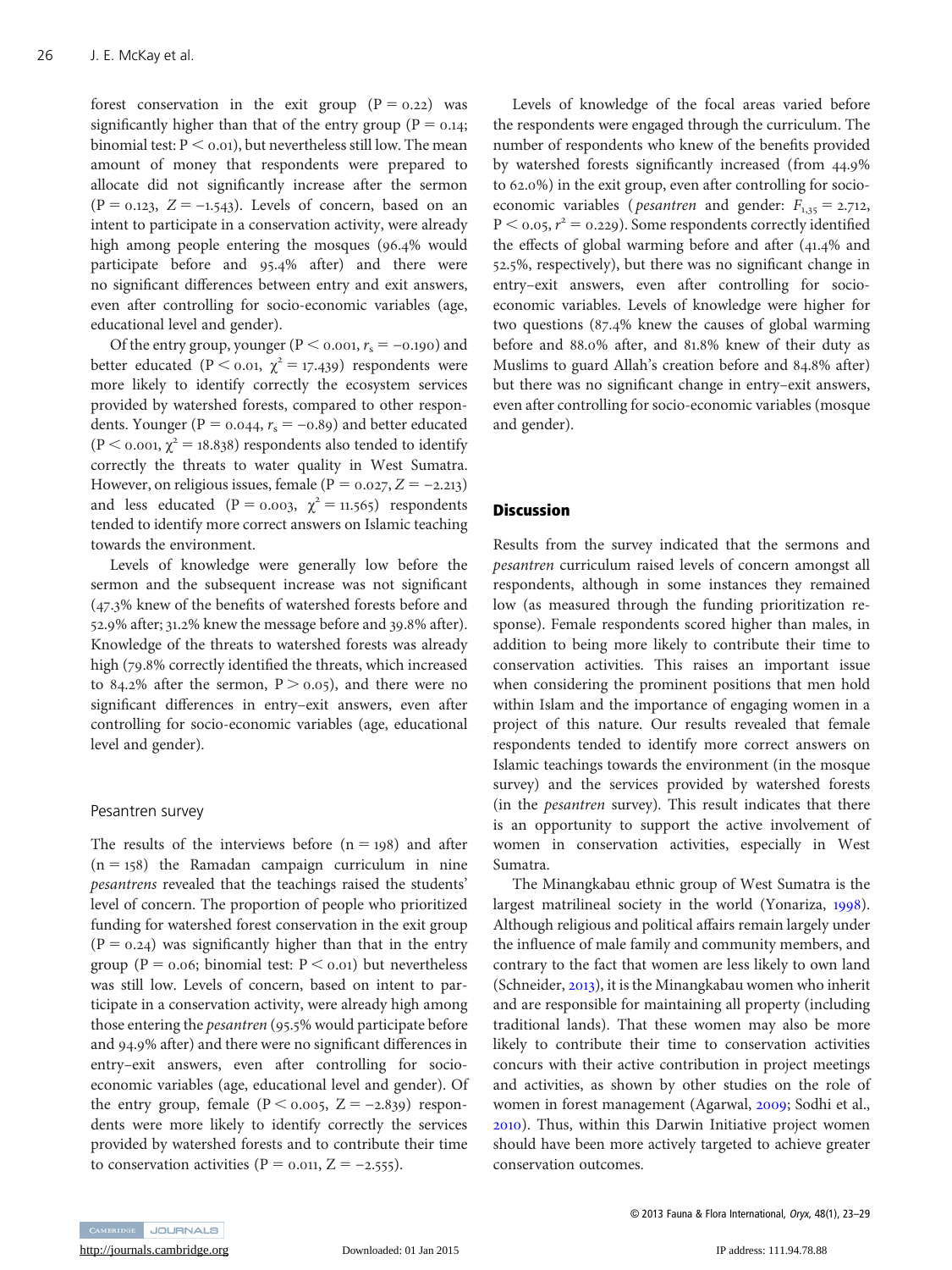Although the Darwin Initiative project had a strong focus on Muslim men as the primary sources of religious stewardship, the women also played an important part, albeit often indirectly, in the project's overall success. For example, a local project partner from Pakan Rabaa Timur was the first person in her community to plant cocoa trees on her land. After a process of trial and error and despite receiving virtually no support from her community, and having to overcome their initial scepticism, she currently has several hectares of thriving, fruiting trees from which she receives IDR 1.5 million per month, which is a 50% increase in her household income. She has also provided samples and advice to 10 of her neighbours, who have planted cocoa on their land, wishing to replicate her success, and a further 50 community members are currently planting cocoa seedlings from the now locally managed Darwin Initiative project tree nursery. Given this widespread replication, future projects in West Sumatra could specifically seek to include women's groups and the matrilineal heads of families (who are responsible for familial lands) both in conservation activities and project steering committees. This would also provide useful information regarding the nature of matrilineal societies and to what extent women are empowered to make decisions regarding their lands, both in a wider context and specifically in West Sumatra.

The results of our study show that levels of knowledge regarding the importance of watersheds and the threats to them, as well as the intent to participate in a conservation activity, were already high prior to attending the sermon. This is similar to the results of Clements et al. ([2009](#page-5-0)); both projects were active prior to conducting surveys and this may have led to benign responses. However, our study suggests that rather than directing efforts towards raising general awareness on conservation issues, greater results could be achieved through raising awareness of the environmental teachings of Islam (as well as providing the practical means with which to implement them).

An unexpected outcome of the project was the noted pause for reflection from many religious leaders and followers, both men and women, when introduced for the first time to the environmental teachings and resource management systems outlined in the Qur'an. Therefore, taking this awareness further and supporting practical ways in which these teachings can be implemented at both local and national levels and by both men and women is an important consideration, especially when focusing on sustainable resource use and ecosystem service protection.

In Indonesia the Islamic Foundation for Ecology and Environmental Sciences has been involved in several programmes that have sought to raise awareness regarding Islamic teachings on the environment. Supported by the World Bank and the Alliance of Religion and Conservation, the Foundation conducted two workshops in 2002 focused

on raising awareness amongst communities living in the buffer zone around Kerinci Seblat National Park in westcentral Sumatra (World Bank, 2006) and a second workshop at Luhur al Wasilah pesantren in Garut, West Java. A colloquium on Islamic fiqh (jurisprudence) on the environment was also organized the same year (supported by the UK-based charity Muslim Hands, Conservation International, the State Islamic University and Indonesia's Ministry of Environment), bringing together leading Indonesian scholars and their international counterparts to explore the basis of Islamic law on the environment. In 2006, with further support from Muslim Hands, the workshops were repeated amongst communities living around Batang Gadis National Park, North Sumatra (Lubis, [2006](#page-5-0)) and again with Islamic scholars in post-tsunami Aceh. Further initiatives also included the translation of a training resource, 'Qur'an, Creation and Conservation', into Indonesian (Al Qur'an Ciptaan dan Konservasi) in 2007.

In addition to the examples in Indonesia (Java, Sumatra and Kalimantan), there has been demonstrable success in employing such a strategy elsewhere. The Islamic Foundation for Ecology and Environmental Sciences and CARE International have worked with local fishing communities and Islamic leaders since 1999 to establish an ethics-based conservation programme (derived from the Qur'an and land management teachings in the Shariah), for sustainably managing coral reefs in Zanzibar (Chernela et al., [2002](#page-5-0); Gambrill, [2011](#page-5-0)). Not only did this project eradicate destructive dynamite fishing practices near the coral, it conducted a participatory planning exercise in which sustainable fishing and conservation zones were demarcated and have since been followed (IFEES, [2006](#page-5-0)).

Indonesia is the most populous Muslim country and there is a growing interest in supporting conservation activities and cooperating with local environmental groups and NGOs there, particularly amongst religious leaders and within the *pesantrens* (of which there are 21,521; Kementarian Agama Republik Indonesia, [2009](#page-5-0)). This level of cooperation may partly be a result of the existing awareness of the responsibility placed on all Muslims to act as guardians (khalifah) over God's creation (Mangunjaya & Abbas, [2009](#page-5-0)). Furthermore, many will have witnessed the negative effects of damage to the environment, such as flooding, mudslides and changes in microclimates, within their own communities. Seeking ways to encourage religious leaders and local communities to act upon faith-based teachings on the environment must continue if conservation benefits are to be realized. For example, involving community members directly in the planning and implementation phases of our Darwin Initiative project created a strong sense of ownership and pride in the now independently run Darwin Initiative project tree nurseries. It also generated a strong commitment from each community to continue conducting annual green mosque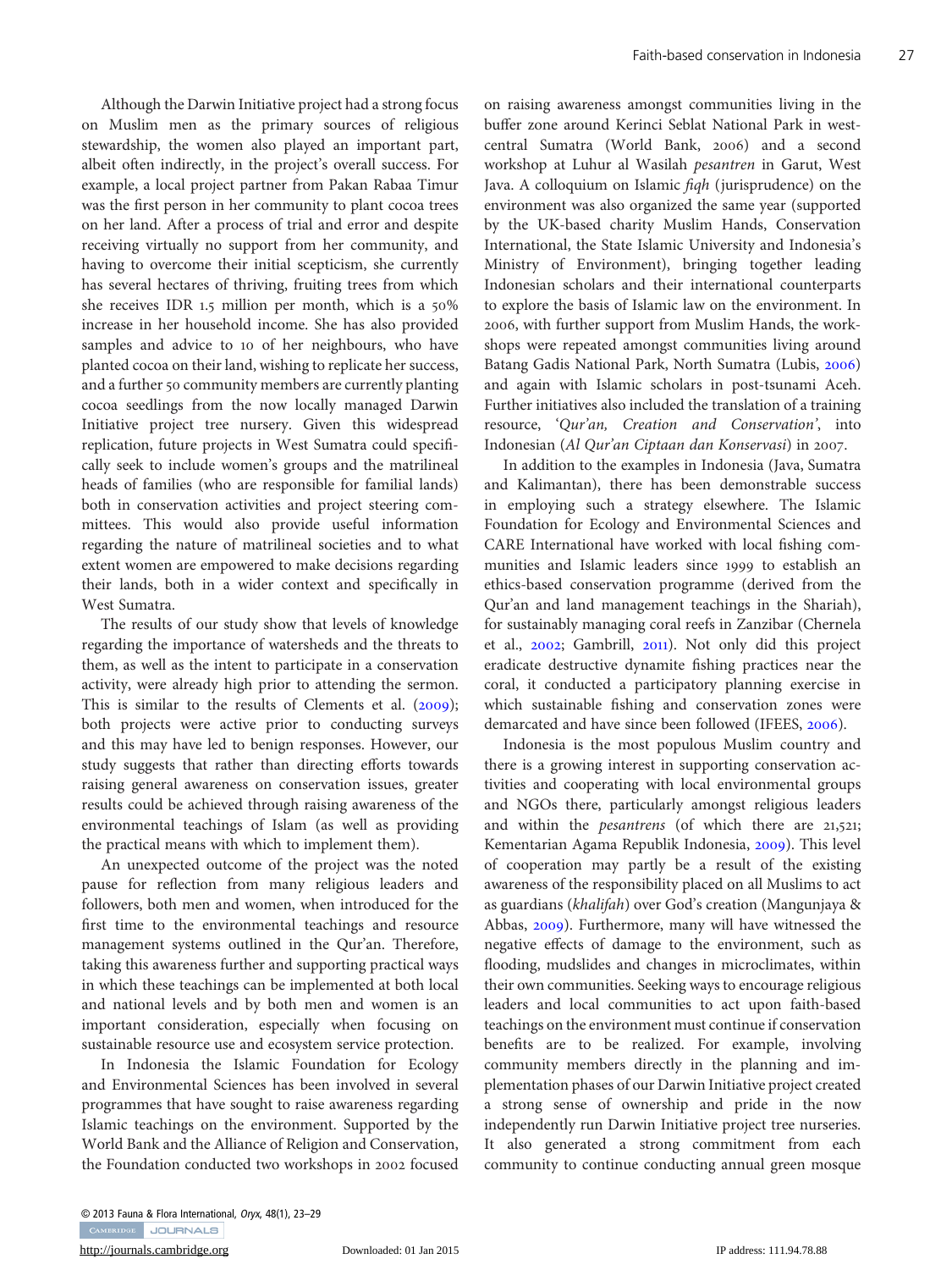<span id="page-5-0"></span>campaigns, community litter clean-ups and replanting activities around water sources (using species from the nurseries).

Whether the 5,000 ulamas dispatched by the President of Indonesia can deliver tangible benefits to forest conservation remains to be seen. However, for their message to be capitalized upon from a conservation perspective it should also form part of a wider programme that enables both men and women to become actively involved in conservation activities through the teachings of the Qur'an. If put into practice this could provide both a useful and culturally appropriate complement to mainstay approaches to conservation (such as protected area management and law enforcement) in Indonesia and provide a model for elsewhere in the Muslim world.

#### Acknowledgements

We thank our local project staff members, Yolamalinda and Indra Saakti for collecting the pre- and post-questionnaire surveys and collating the data. We express our appreciation to local project partners the British Council, BKSDA, Fauna & Flora International (particularly Darmawan Liswanto and Yasser Premana), Qbar and the University of Andalas for their participation and support in outreach and training activities. Special thanks to Matthew Linkie for providing helpful comments. Finally, our deepest gratitude to the Minangkabau community members, customary and religious leaders in our two West Sumatran study sites, Guguk Malalo and Pakan Rabbaa Timur. The project was funded by the UK's Department of Environment, Food and Rural Affairs through a Darwin Initiative grant.

#### References

- AGARWAL, B. (2009) Gender and forest conservation: the impact of women's participation in community forest governance. Ecological Economics, 68, 2785–2799.
- BHAGWAT, A.S., DUDLEY, N. & HARROP, S.R. (2011) Religious following in biodiversity hotspots: challenges and opportunities for conservation and development. Conservation Letters, 4, 234–240.
- BPS (BADAN PUSAT STATISTIK) (2010) The 2010 Indonesia Population Census. Government of Indonesia, Jakarta, Indonesia.
- CHERNELA, J.M., AHMAD, A., KHALID, F., SINNAMON, V. & JAIRETH, H. (2002) Innovative governance of fisheries and ecotourism in community-based protected areas. Parks, 12, 28–41.
- CLEMENTS, R., FOO, R., OTHMAN, S., RAHMAN, U., MUSTAFA, S.R.S. & ZULKIFLI, R. (2009) Islam, turtle conservation and coastal communities. Conservation Biology, 23, 516–517.
- DUDLEY, N., HIGGINS-ZOGIB, L. & MANSOURIAN, S. (2009) The links between protected areas, faiths, and sacred natural sites. Conservation Biology, 23, 568–577.
- FAO & JRC (FOOD AND AGRICULTURE ORGANIZATION OF THE UNITED NATIONS & EUROPEAN COMMISSION JOINT RESEARCH

CENTRE) (2012) Global Forest Land-Use Change 1990–2005. FAO Forestry Paper No. 169. FAO, Rome, Italy.

GAMBRILL, A. (2011) From practice to policy to practice: connecting faith and conservation in Africa. International Resources Group for USAID Bureau for Africa, Washington, DC, USA.

GOI (GOVERNMENT OF INDONESIA) (2011) Strategi Nasional REDD+. National Development Planning Agency, Jakarta, Indonesia. [Http://](http://ukp.go.id/informasi-publik/doc_details/12-draft-final-strategi-nasional-redd) [ukp.go.id/informasi-publik/doc\\_details/](http://ukp.go.id/informasi-publik/doc_details/12-draft-final-strategi-nasional-redd)12-draft-final-strategi[nasional-redd](http://ukp.go.id/informasi-publik/doc_details/12-draft-final-strategi-nasional-redd) [accessed December 2012].

- IFEES (ISLAMIC FOUNDATION FOR ECOLOGY AND ENVIRONMENTAL SCIENCES) (2006) Inspiring change in Zanzibar. Eco-Islam, 1, 4-5.
- KEMENTERIAN AGAMA REPUBLIK INDONESIA (2009) Deskriptif Statistik Pondok Pesantren dan Madrasah Diniyah. Statistika Pendidikan–Direktorat Jenderal Pendidikan Islam, pp. 105–109. Jakarta, Indonesia.
- KREMEN, C., NILES , J.O., DALTON, M.G., DAILY, G.C., EHRLICH, P.R., FAY, J.P. et al. (2000) Economic incentives for rain forest conservation across scales. Science, 288, 1828–1832.
- LUBIS, A.R. (2006) Islam and natural resources management. Batang Gadis National Park. Workshop report.
- MANGUNJAYA, F.M. & ABBAS , A.S. (2009) Khazanah Alam: Menggali Tradisi Islam untuk Konservasi Alam [Khazanah Nature: Exploring the Islamic tradition for the Conservation of Nature]. Yayasan Obor Indonesia, Jakarta, Indonesia.
- MANGUNJAYA, F.M. & MCKAY, J.E. (2012) Reviving an Islamic approach for environmental conservation in Indonesia. Worldviews, 16, 286–305.
- MCKAY, J.E. (ed.) (2013) Integrating Religion within Conservation: Islamic Beliefs and Sumatran Forest Management. Durrell Institute of Conservation and Ecology, University of Kent, Canterbury, UK.
- MEASEY, M. (2010) Indonesia: a vulnerable country in the face of climate change. Global Majority E-Journal, 1, 131–145.
- MIKUSIŃSKI, G., POSSINGHAM, H.P. & BLICHARSKA, M. (2013) Biodiversity priority areas and religions—a global analysis of spatial overlap. Oryx, 48. [Http:/](http://dx.doi.org/10.1017/S0030605312000993)/dx.doi.org/10.1017/S[0030605312000993](http://dx.doi.org/10.1017/S0030605312000993) [accessed September 2013].
- MILLER, T. (2009) Mapping the global muslim population: a report on the size and distribution of the world's muslim population. Pew Research Center. [Http://pewforum.org/](http://pewforum.org/2009/10/07/mapping-the-global-muslim-population/)2009/10/07/mapping-the[global-muslim-population/](http://pewforum.org/2009/10/07/mapping-the-global-muslim-population/) [accessed 19 March 2013].
- MUI (MAJELIS ULAMA INDONESIA) (2011) Fatwa MUI Tentang Pertambangan Ramah Lingkungan. Kementerian Lingkungan Hidup, Jakarta, Indonesia.
- SCHNEIDER, H. (2013) The future face of conservation: could it be female? Oryx, 47, 1–2.
- SODHI, N.S., DAVIDAR, P. & RAO, M. (2010) Empowering women facilitates conservation. Biological Conservation, 143, 1035–1036.
- THE JAKARTA POST (2011) Ministry employs 5,000 preachers to preserve forests. [Http://www.thejakartapost.com/news/](http://www.thejakartapost.com/news/2011/07/17/ministry-employs-5000-preachers-preserve-forests.html)2011/07/17/ ministry-employs-5000[-preachers-preserve-forests.html](http://www.thejakartapost.com/news/2011/07/17/ministry-employs-5000-preachers-preserve-forests.html) [accessed 10 October 2013].
- WORLD BANK (2006) Faiths and the environment. World Bank report. Washington, DC, USA.
- YONARIZA (1998) The continuity of matrilineal systems within a market economy. Philippine Journal of Third World Studies, 13, 37–50.

## Biographical sketches

JEANNE MCKAY has research interests in the local beliefs and natural resource-use patterns of indigenous communities, conserving ecosystem services as a basis for forest protection, and incentive-based schemes for conserving rainforests. FACHRUDDIN MANGUNJAYA is interested in the role that religion plays in protecting the environment.

<http://journals.cambridge.org> Downloaded: 01 Jan 2015 IP address: 111.94.78.88